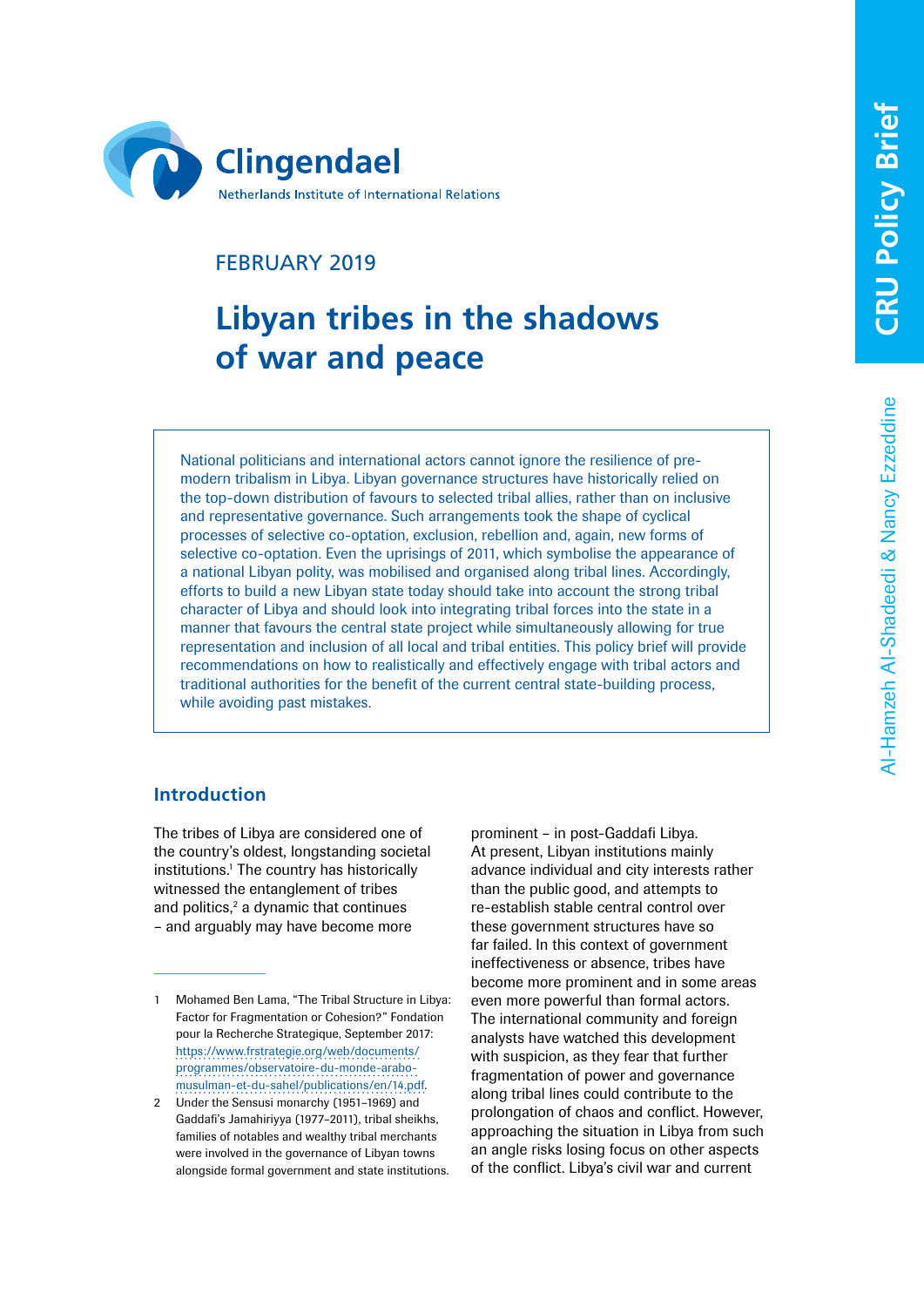fragility is not caused solely by its tribal tendencies<sup>3</sup>

Tribal mediation, conflict resolution, and reconciliation mechanisms might be beneficial to the process of bringing about peace and political stability in Libya. For example, in the post-2011 turmoil, the tribes' method of resolving conflicts in Libya, known as *Urf*, has expanded into an established judicial system to fill the void left by the state and to face the realities of civil war.<sup>4</sup> Furthermore, according to many respondents in a recent Clingendael-led survey on local security provision in Libya, tribes offer the only functioning judicial system in Libya and are therefore seen as legitimate governance actors.5 This fits within a historical dynamic in which tribes and tribal identity have become stronger whenever the state faced a crisis and when state institutions failed to carry out their responsibilities and meet people's expectations. Moroever, when central government is unable to control its territory, tribes take over responsibilities that the state should assume, such as the provision of justice and security.6

This begs the question what role the international community and future Libyan governments should envisage for tribes in Libya's future political settlement? This brief's historical overview of the role of tribes in Libya's political life shows that tribal empowerment through political means – for example, by endorsing the role of tribal

3 Shatha Sbeta, [https://arabmillennial.net/2016/](https://arabmillennial.net/2016/05/26/the-libyan-conflict-is-not-a-tribal-conflict/) [05/26/the-libyan-conflict-is-not-a-tribal-conflict/.](https://arabmillennial.net/2016/05/26/the-libyan-conflict-is-not-a-tribal-conflict/)

- 4 Mohamed Almenfi, 'Op-Ed: In Libya, only one system of law is functioning, and it's not state law.'
- 5 The Clingendael Institute carried out a perception survey on the topic of local governance and security settlements in Libya. The survey was conducted during the first half of 2018 and covered eight Libyan municipalities across Libya: Tripoli, Misrata, al-Zawiyah, Sabratha, Gharyan, Ghat, Ghadames and al-Aziziyah. The survey questioned 144 respondents, selected on age group, gender, and whether they lived in a safe or dangerous neighbourhood within the municipality. Survey data can be found at: [https://www.clingendael.org/](https://www.clingendael.org/diversity_security_Libya/) [diversity\\_security\\_Libya/](https://www.clingendael.org/diversity_security_Libya/).

authorities in (local) governance – can have negative consequences down the line. Libya's modern history is filled with examples where the entanglement of tribes and politics has thwarted the creation of credible state institutions. The clanbased logic of tribes, moreover, invites the development of patronage systems that benefit some sections of the population but not the country as a whole. Yet tribalism should be factored into efforts at improving local and central governance – particularly because the results of previous attempts to marginalise or circumvent tribal systems in Libya's state formation process range from inefficient to destructive.

## **The tribe and state in Libya: a historically strained relationship**

The tribe (*qabila*) in Libya should not be understood as an ancient and static social structure but rather as an everchanging entity which can include a wide range of social organisations. There are over a hundred tribes in the country, with 30 key players. The majority (90%) of Libyans are a mix of Arab or ethnic Arabs and Berber.7 The nomadic Tuareg, the Tebus in the south and the Amazighs are minority tribes. At present, around 90 percent of the total population is linked to a tribe, while only 10 percent are not tied organically to any tribe, notably in the northern Libyan cities.<sup>8</sup> The two most important Arab tribes and the most influential come from the Arabic peninsula: these are the Beni Salim tribe, which installed itself in Cyrenaica and on the eastern coastal region of Libya, and the Beni Hilal tribe, which historically occupied the western region around Tripoli. The Amazigh

<sup>6</sup> This, in turn, further legitimises the role of tribes in society and increases their political leverage.

<sup>7</sup> Libya's population, as of 2017, stands at 6,374,616, according to the World Bank: [https://data.](https://data.worldbank.org/country/libya) [worldbank.org/country/libya](https://data.worldbank.org/country/libya).

<sup>8</sup> Tribal belonging has changed its meaning, particularly among the educated and wealthy upper-middle and upper class milieus of urban centres in Benhgazi and Tripoli, but even there it has not ceased to exist. While in the past tribalism denoted a complete lifestyle, today belonging to a tribe in the larger cities simply marks an identity.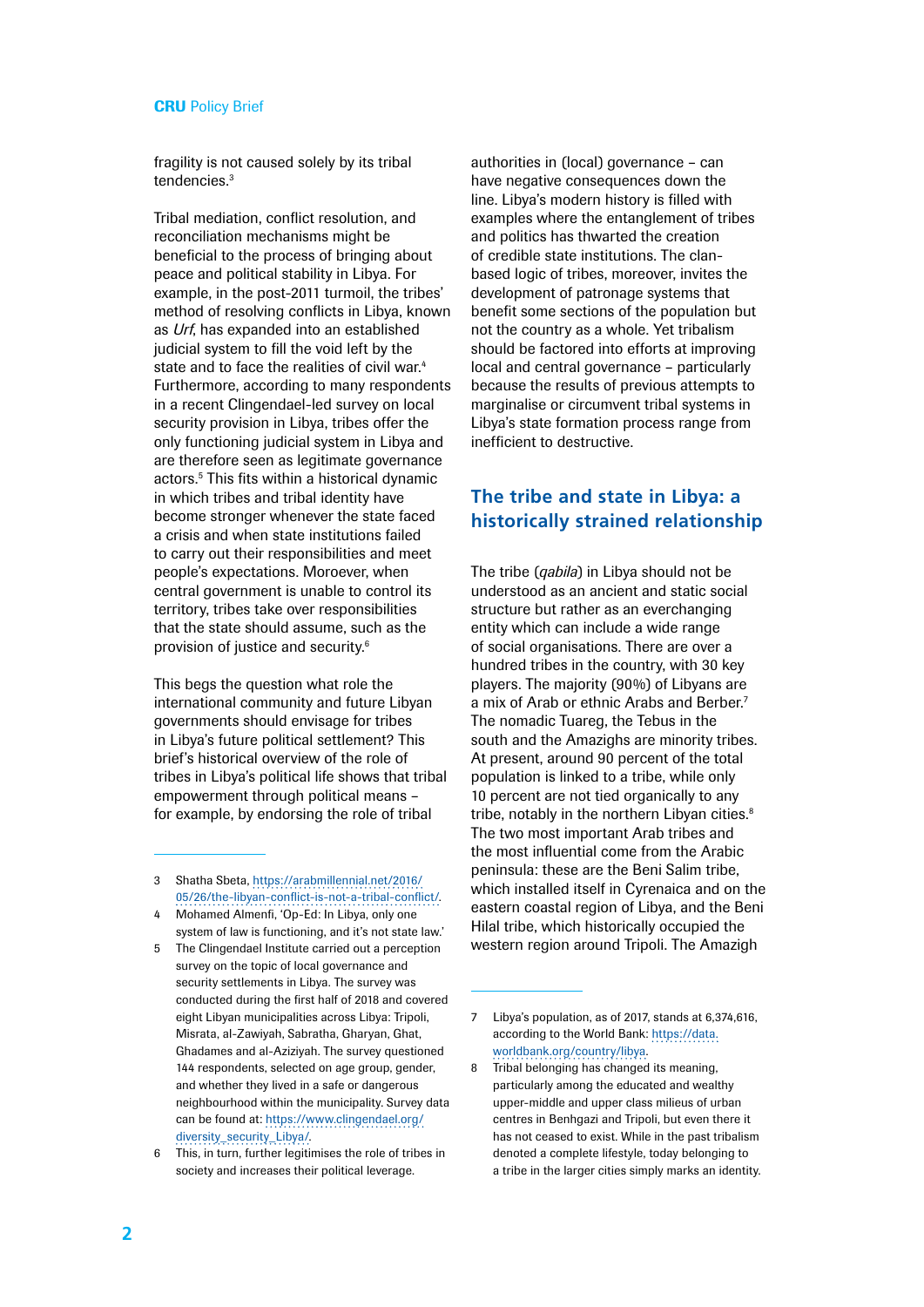are estimated at 200,000 members and they mostly inhabit the mountains of Djebel Nefoussa and the coastal town of Zuwara.<sup>9</sup>

Given their prominence among the Libyan population, tribes have been both a central element of, and an obstacle to, the Libyan state formation process. The Ottomans (1551–1912) were the first to institutionalise and formalise tribe-state relations in Libya. The Ottoman rulers depended on important tribal leaders in peripheral and rural areas to collect taxes, levy troops, and control and secure trade routes. Additionally, the Ottoman authorities stationed in Libya integrated a certain number of tribal elites into the administrative structures of the state in order to implement the authorities' policies across Libya. This policy of favouritism allowed for a group of local tribal figures to rise and emerge as new political and economic elites in their localities. They made use of this new arrangement by expanding their patronage base, influence and wealth. Ottoman administrators allowed this accumulation of power to continue as long as the tribal elites remained loyal to the Sultan in Istanbul and were able to collect and deliver taxes in a timely and peaceful manner.10

Ottoman efforts at centralisation and modernisation during the second half of the 19th century, famously known as the *Tanziymat*, attempted to centralise power in the hands of the Sultan and his government in Istanbul. The new generation of young politicians who had studied in, and returned from, Europe wanted the Ottoman empire to resemble the new nation states that had emerged in Europe. Local and tribal actors in Libya and other parts of the empire, were seen as a threat to this objective. Thus, new strategies were developed that aimed to alter tribal control over politics in Libya. In order to weaken tribal identities, the authorities encouraged Libyans to relocate to Ottoman administrative centres in northern Libya. The Ottoman endeavour to centralise power and reduce the importance of patronage relationships in Libya ended with the beginning of Italian colonisation in 1911.<sup>11</sup>

The Italians at first reintroduced tribal autonomy in order to counter Ottoman administrative structures, and they used tribal councils to manage and govern their newly colonised territory. However, tribal autonomy under the Italians was short lived. In 1935, the three regions that make up modern Libya – Tripolitania, Fezzan and Cyrenaica – were brought under direct Italian control. In an attempt to put a blueprint on Libya and break tribal power and authority that could undermine their rule, the Italians chose to govern their Libyan territory directly instead of depending on traditional authorities. Furthermore, Italian occupation was characterised by a closed governance system dominated by Italian officials, that discouraged local political participation. Consequently, the exclusion of tribes from governance strengthened tribal affiliations and kinship structures instead of consolidating the Italian adiministration's power base. This can be seen in the Cyrenaica tribes' decision to support the Sanusi resistance campaign against colonial rule, which contributed to Libya gaining

<sup>9</sup> Despite such variety, tribal identity constitutes a shared sense of thinking and acting in Libya. Tribal culture is based on deep-rooted ethics and norms such as solidarity of kin as a source of identity, as well as values such as honour and shame not only as means of moral judgement but also as tangible institutions and procedures. T. Husken, 'Tribal Political Culture and the Revolution in the Cyrenaica of Libya', paper presented at the conference 'Libya from Revolution to a State Building: Challenges of the Transitional Period', 7-8 January 2012; A. Doha, Varvelli, The Role of Tribal Dynamics in the Libyan Future. *ISPI*, May 2013; Mohamed ben Lamma, 'The Tribal Structure in Libya: Factor for Fragmentation or Cohesion?', Fondation pour la Recherche Stratégique, September 2017.

<sup>10</sup> Mohamed ben Lamma, 'The Tribal Structure in Libya: Factor for Fragmentation or Cohesion?' (26-27).

<sup>11</sup> Aleksandra Nesic and Kamal Showaia, "History of Regionalism and Tribalism in the Current Political Struggle for Libya: Key Reflections and Recommendations," Small Wars Journal: [https://smallwarsjournal.com/jrnl/art/history-of](https://smallwarsjournal.com/jrnl/art/history-of-regionalism-and-tribalism-in-the-current-political-struggle-for-libya-key-reflec)[regionalism-and-tribalism-in-the-current-political](https://smallwarsjournal.com/jrnl/art/history-of-regionalism-and-tribalism-in-the-current-political-struggle-for-libya-key-reflec)[struggle-for-libya-key-reflec.](https://smallwarsjournal.com/jrnl/art/history-of-regionalism-and-tribalism-in-the-current-political-struggle-for-libya-key-reflec)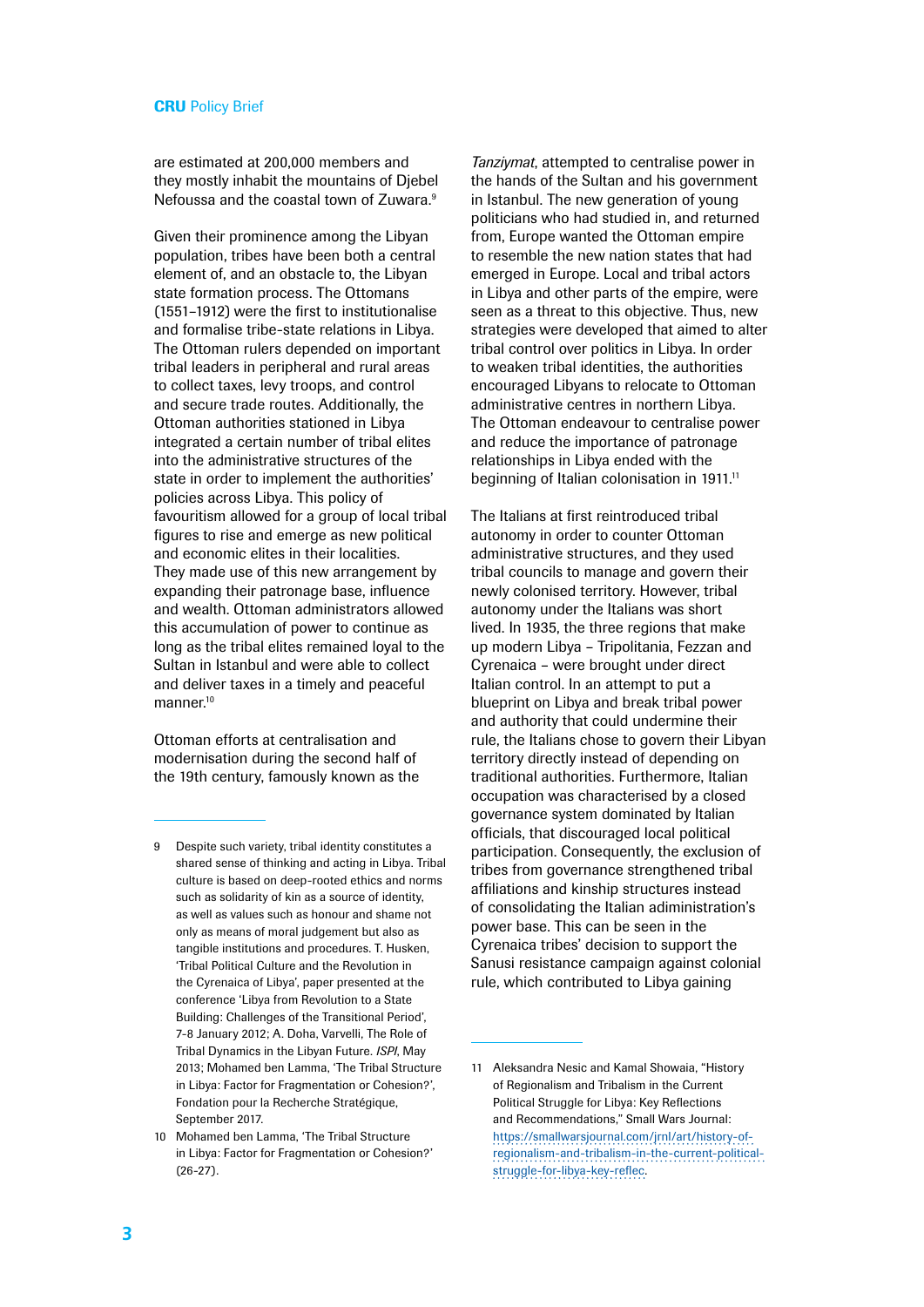independence as a constitutional monarchy in 1951.12

However, the Sanusi monarchy lacked the administrative capacities necessary to govern Libya after it achieved independence in 1951. Therefore, it had to rely on a formal framework of patronage in which tribes and clans were used to support the king's rule and implement policies in turn for privileges. From the late 1950s, when oil was discovered, the wealth of oil rents allowed King Idris to further expand his government's reach by promoting tribal elders to senior administrative positions and by forging alliances with prominent tribes in Cyrenaica, Tripolitania and Fezzan – until his overthrow by the young General Gaddafi in 1969. The systems of favouritism and patronage enabled the co-optation of tribes into the state, maintaining its longevity, although only up to the point when excluded tribes came to reject this model. Thus, rather than ensuring the inclusion of all tribes and minorities in a representative state, the topdown governance approach used partial co-optation of tribes to foster stability in the short run.<sup>13</sup>

When Gaddafi staged his military coup against the King Idris, he claimed that his objective was to bring an end to the monarchy's favoritism. In the first ten years of his rule, Gaddafi relied on popular support and the support of the Free Unionist Officers<sup>14</sup> to maintain his revolution. Gaddafi attempted to discredit tribalism in favour of a unified national Libyan Arab identity and improved socio-economic conditions and livelihoods.15 However, when he failed

to deliver his revolutionary promises, his popularity waned. Consequently, he changed his tactics and turned to tribal chiefs to ensure the regime's survival. Gaddafi adopted a strategy of 'divide and rule' – reflective of both his need for tribal support and his fear of the tribes' potential power. Revolutionary Committees<sup>16</sup> were used to create rifts and splits among families and regions by exploiting loyalties and identities and by favouring certain less influential tribes over those that had enjoyed high leverage under the monarchy.17

It was a reasonably simple patronage system: the regime's survival and support were derived from the tribes. In return, the regime provided economic and government positions for loyal tribesmen. Appointments for positions in the General Committees of People and Gaddafi's security apparatus mostly depended on an individual's tribal affiliation. Tribes such as al-Warfalla, al-Magariha and al-Qadhadhfa greatly benefited from this system. Gaddafi intensified and exploited tribal strife by fostering rivalries among tribes from the same area. Tribal fragmentation was also deliberately introduced in Gaddafi's security apparatus, which represented each of the politically relevant tribes. Such selective patronage not only strengthened his control over the tribes, but inter-tribal strife within the security apparatus also drew attention and criticism away from the colonel and his regime.18The effect of Gaddafi's divide-andrule efforts was that Libya remained without any functioning state institutions and state bureaucracy, while Gaddafi and his inner circle strengthened their hold on power.

- 14 Free Unionist Officers were military lower-rank soldiers who aided Gaddafi in toppling the monarchy. They were modelled after the Free Officers circle of President Gamal Abdul-Nasser in Egypt.
- 15 Mohammed El-Doufani, "Libya crisis: what role do tribal loyalties play?" BBC, 21 Feb. 2011: [https://](https://www.bbc.com/news/world-middle-east-12528996) [www.bbc.com/news/world-middle-east-12528996](https://www.bbc.com/news/world-middle-east-12528996).

<sup>12</sup> Dirk Vandewalle, *A History of Modern Libya*. Chapter II: Italy's fourth shore and decolonialisation, 1911-1950.

<sup>13</sup> Dirk Vandewalle, *A History of Modern Libya*. Chapter III: The Sanusi Monarchy as accidental state, 1951-1969.

<sup>16</sup> First established in 1977, the Revolutionary Committees were used to survey and supervise Libyans, monitor their commitment to revolutionary ideals, and crush any local attempts at political opposition.

<sup>17</sup> Mohamed Ben Lama, "The Tribal Structure in Libya: Factor for Fragmentation or Cohesion?" Fondation pour la Recherche Strategique, September 2017: [https://www.frstrategie.org/web/documents/](https://www.frstrategie.org/web/documents/programmes/observatoire-du-monde-arabo-musulman-et-du-sahel/publications/en/14.pdf) [programmes/observatoire-du-monde-arabo](https://www.frstrategie.org/web/documents/programmes/observatoire-du-monde-arabo-musulman-et-du-sahel/publications/en/14.pdf)[musulman-et-du-sahel/publications/en/14.pdf](https://www.frstrategie.org/web/documents/programmes/observatoire-du-monde-arabo-musulman-et-du-sahel/publications/en/14.pdf).

<sup>18</sup> [https://www.bbc.com/news/world-middle](https://www.bbc.com/news/world-middle-east-12528996)[east-12528996.](https://www.bbc.com/news/world-middle-east-12528996)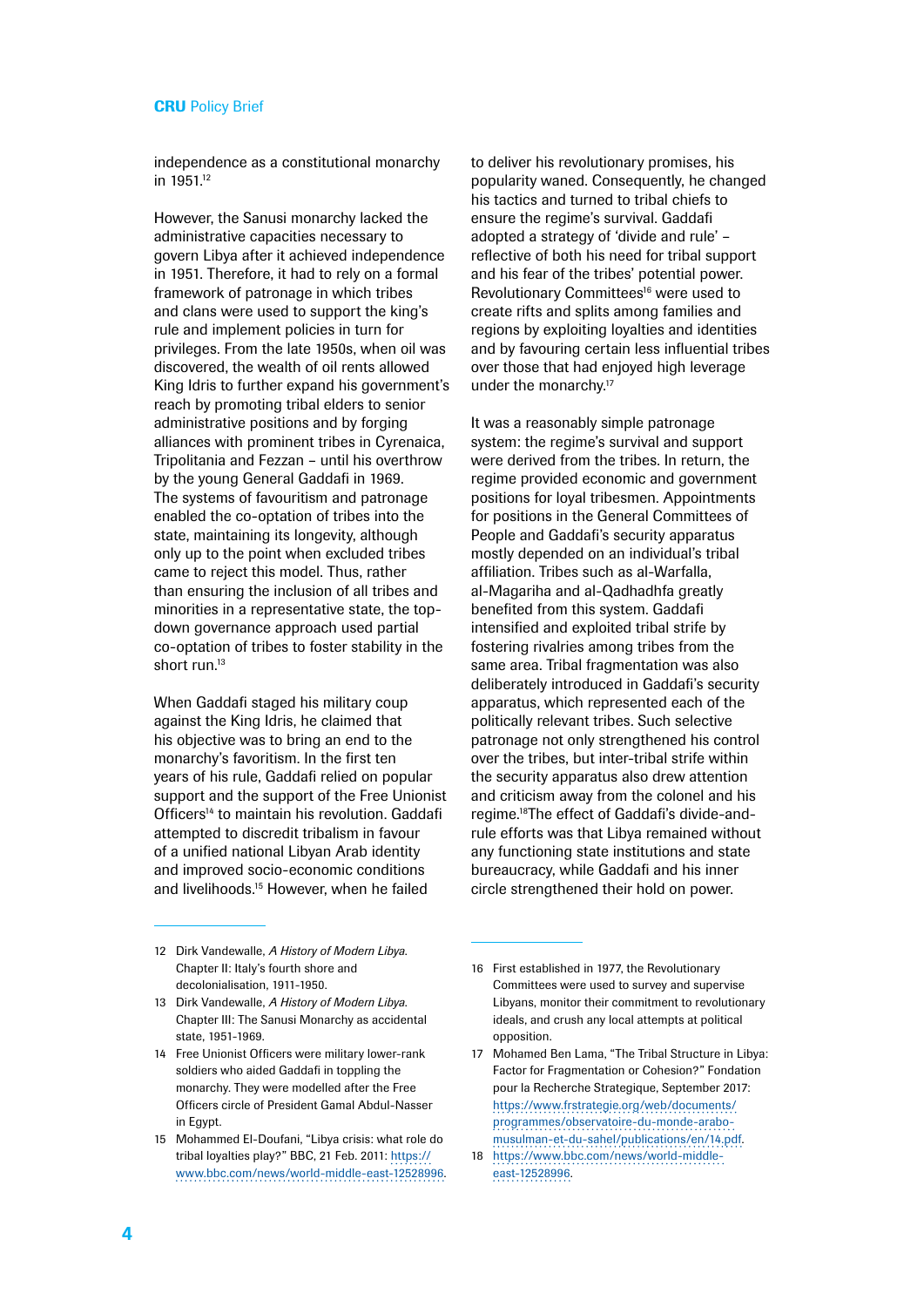In the early 1990s, international sanctions and a failed military coup<sup>19</sup> further intensified Gaddafi's dependency on tribalism. In this period, Gaddafi used tribes as tools to weaken any opposition against his rule by introducing collective punishment. Tribal chiefs were asked to denounce any member who had 'betrayed' the country and revolted against his regime. One element of this tactic was to place marginalised tribes at the top of the hierarchy. By moving less-relevant tribes up the ladder, Gaddafi created tensions and resentment between them and more relevant tribes. Furthermore, Gaddafi approached the formerly neglected Tebu tribe and the Tuareg minorities in south Libya, when he changed Libya's official ideology from Pan-Arabism to Pan-Africanism in the early 1990s.<sup>20</sup> From this point on, the regime deliberately favoured minorities over some major Arab tribes in the east and the west, which were increasingly excluded from top-level politics. Gaddafi's 'new' strategy was yet another example of the old cyclical dynamic of selective co-optation, exclusion and revolt.

Later in 1994, Gaddafi created the Popular Social Leadership Committees in which loyal tribal chiefs were given some of the highest positions in government in order to better administer their communities. Gaddafi also created the position of tribal coordinator within every dominant tribe; the coordinator's role was to supervise the tribe to which he belonged. Coordinators were given a considerable degree of freedom in their jobs. They could bulldoze homes or control the

distribution of state utilities and services. In 1996, Gaddafi introduced the Certificate of Honour that was signed by tribal leaders who promised to be utterly loyal to the leader. The certificate consolidated the relationships between certain tribal sheikhs and the regime.<sup>21</sup> The tribes that benefited from Gaddafi's tactic included al-Qadhadhfa, al-Magariha, the al-Zawy Arab of al-Kufra, Tarhouna, the Tuareg and al-Warfalla, among others.<sup>22</sup>

Despite years of pent-up grievances among Libya's tribes resulting from Gaddafi's policies, tribal internal interests were not the main drivers of the 2011 uprisings. Despite past experiences where there was a strong link between tribal grievances and regime change, the uprising of 2011 followed the nascent emergence of a Libyan polity that was able to remove Gaddafi from power. The Libyan revolt was civil in nature, and the revolutionaries' demands focused on their desire to put an end to the dictatorship that had limited their freedom and opportunities for more than four decades – difficulties that affected all Libyans regardless of tribal background. Tribalism, however, was essential in determining the outcome of the revolution.23 Young people were mobilised through tribal networks, and the immediate support of eastern tribes who turned their backs on the regime early on in the revolution allowed the rebels to liberate Cyrenaica first and with relative ease. In contrast, tribes in western Libya were divided in their attitudes to the revolution, with some loyal to Gaddafi until the regime's

23 Wolfram Lacher, Families, Tribes, and Cities in the Libyan Revolution, P. 144.

<sup>19</sup> The military coup of 1993 was staged by top Warfalla military officers. The Warfalla is the largest tribe in Libya and had had close ties to Gaddafi's regime before the coup attempt.

<sup>20</sup> Pan-Arabism or Arab nationalism emerged as an effort to untie all Arabs from colonial and mandatory powers. Once Arab countries gained their independence, Arab leaders, such as Gamal Abdul-Nasser and later Gaddafi, used the ideals of Pan-Arabism to promote greater unity and integration among Arab states. When Gaddafi's attempts for greater Arab unity failed, he modelled Pan-Africanism on the models of Pan-Arabism and tried to promote this idea among African states. He hoped that Libya would be the leading state in Africa and he even nicknamed himself 'The King of Africa'.

<sup>21</sup> Peter Cole and Fiona Mangan, Tribe, Security, Peace, and Justice in Libya today, P. 10.

<sup>22</sup> <http://www.kathima.com/v/5939>In addition to such policies, Gaddafi increasingly adopted the profile of a tribal leader in his dress and, at public appearances, in his rhetoric. He shifted his personal style from military revolutionary leadership to tribal chief, and in his rhetoric he often described Libya as one tribe – his tribe. At the same time, Gaddafi was quick to remind the people that if they decided to revolt against him, Libya would certainly drown in chaos and tribal conflicts. Mohamed ben Lama, 'The Tribal Structure in Libya: Factor for Fragmentation or Cohesion,' P. 30.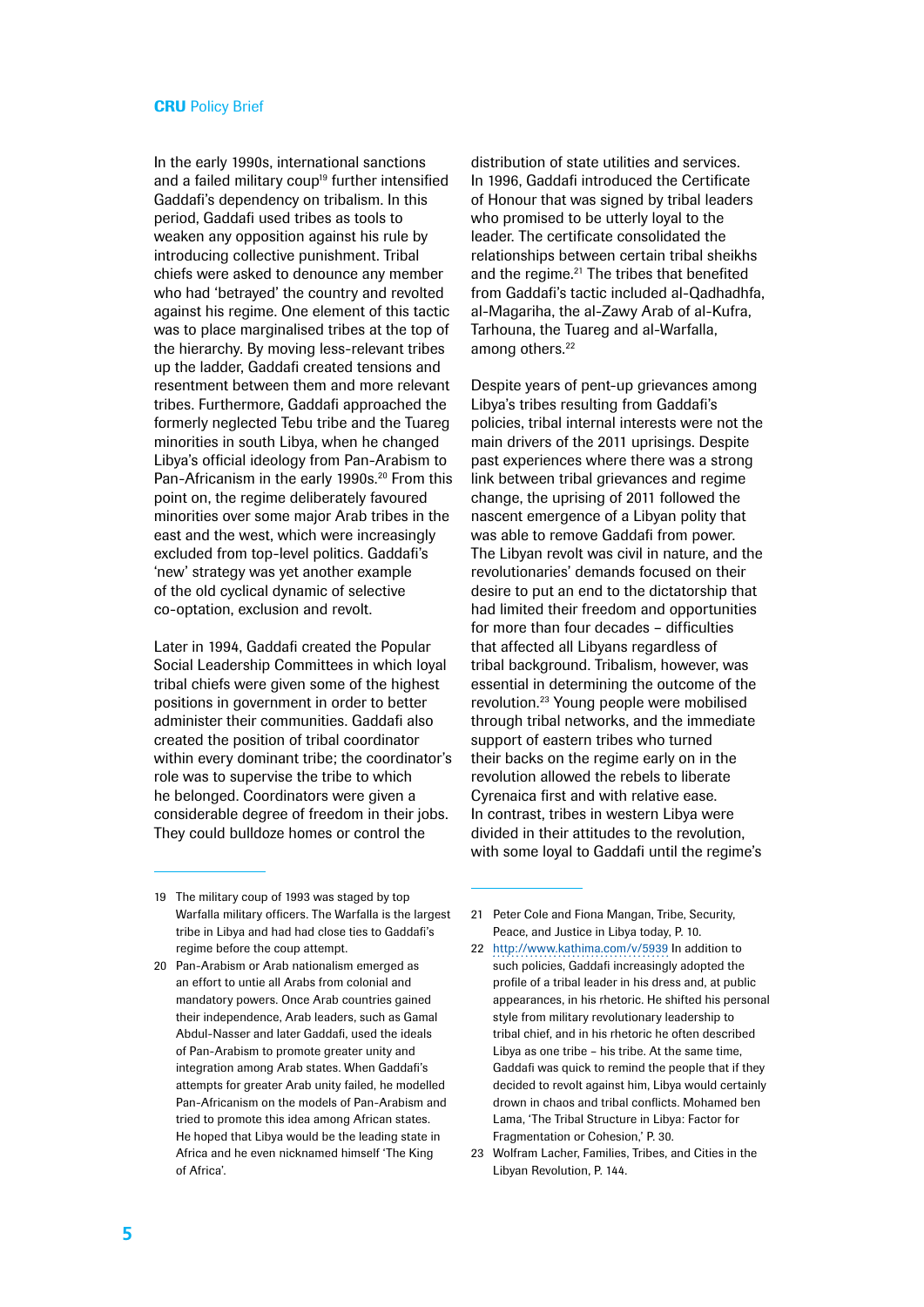

Figure 1 Percentage of respondents that identify different (non)state armed actors as protection providers

demise, and some – like the Warfalla tribe – split between Gaddafi loyalists and supporters of the revolution.

## **The role of tribes in post-Gaddafi Libya**

The fall of Gaddafi in 2011 created a political and security vacuum that affected Libyans at all levels and in all areas of the country. State institutions had already been hollowed out during Gaddafi's final years, and they quickly disintegrated soon after the start of the revolution. As a result, Libyans were forced to resort to their communal and local identity-based networks to ensure their security and survival. In this time of political vacuum, and particularly in the context of extreme fragmentation which would follow the revolution, tribes proved to be stable social institutions that provided Libyans with support, protection and services. In Cyrenaica, where tribal sentiment is stronger than elsewhere in the country, tribal identities after the revolution became an allencompassing characteristic defining an individual's loyalty and political views.<sup>24</sup>

24 "Tribalism in Post-Revolution Libya", Brave New Libya, 4 November 2015: [https://bravenewlibya.](https://bravenewlibya.wordpress.com/2015/11/04/tribalism-in-post-revolution-libya/) [wordpress.com/2015/11/04/tribalism-in-post](https://bravenewlibya.wordpress.com/2015/11/04/tribalism-in-post-revolution-libya/)[revolution-libya/.](https://bravenewlibya.wordpress.com/2015/11/04/tribalism-in-post-revolution-libya/)

Clingendael survey data collected during the first half of 2018 confirm that tribes are perceived as important and legitimate protectors and security providers at this time.25 Tribal actors have emerged as the main security providers at local (municipal) level: 38 percent of respondents say that tribes are responsible for providing protection in their area (figure 1). Respondents also make a clear distinction between local forces (including tribal forces) and armed groups. The former enjoy the same high levels of trust and support as state actors (such as the security directorate<sup>26</sup> and the municipal council), while armed groups are generally seen as untrustworthy and unsupportive (figure 2). This is especially the case for mono-tribal municipalities, such as Ghat, where respondents considered the tribal institution to be the most trusted due to its continuous attempts to fill the vacuum left by the state – from providing services to making efforts at community reconciliation.<sup>27</sup> Several respondents from Ghat listed the local Tuerag forces as far superior in strength

27 A respondent from Ghat indicated that Tuareg forces and tribal elders work together to provide basic services and necessities for the people.

<sup>25</sup> See footnote 5 for a short discussion of the survey methodology

<sup>26</sup> The security directorate is a local governmental structure that carries out the duties of the police in Libyan cities.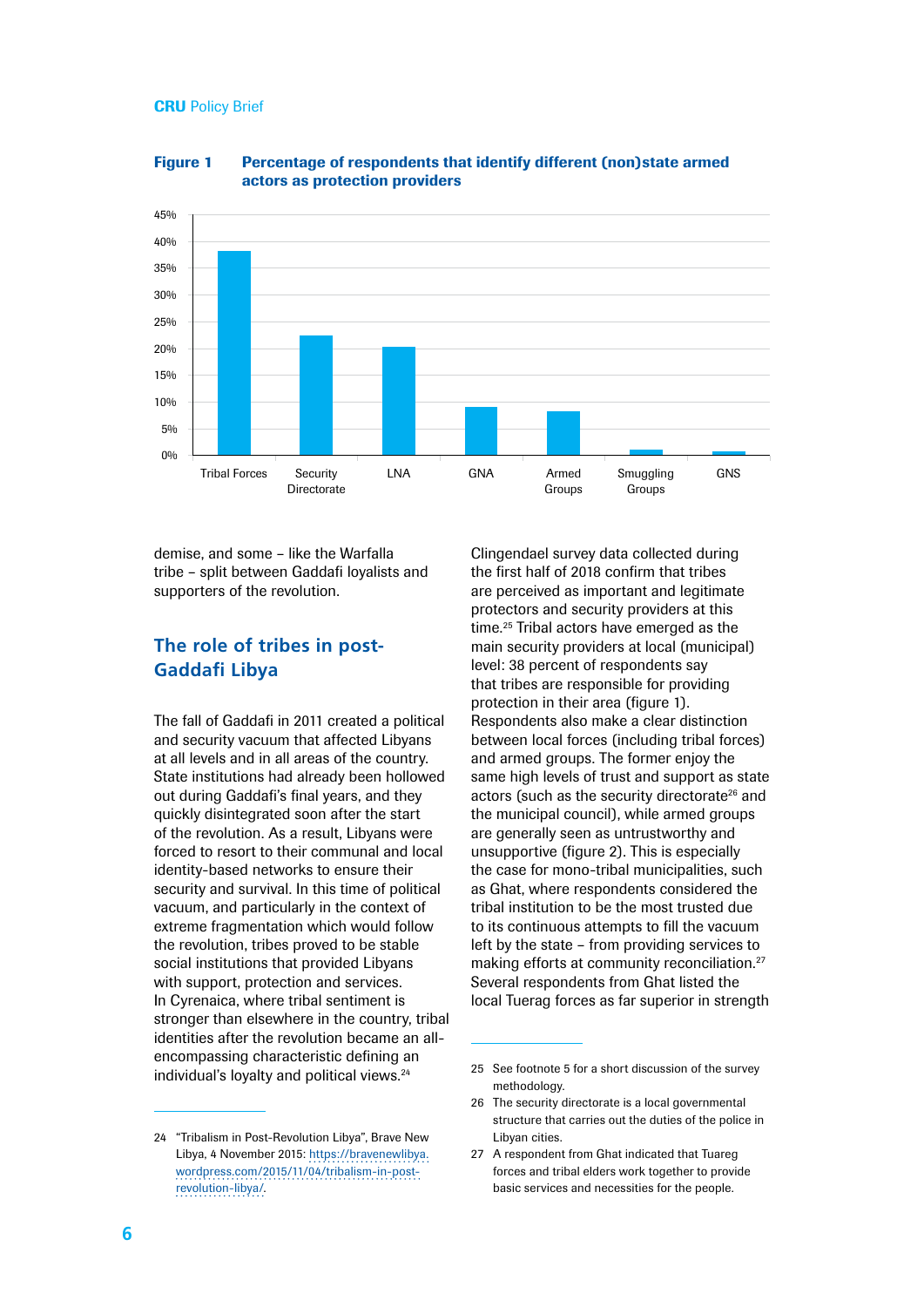

#### Figure 2 Percentage of respondents who trust and/or seek security support from (non)state armed actors

to the police, the municipal council or the security directorate in the municipality.

However, and as indicated in figure 3 below, the downside of tribal involvement in safety and security provision is that protection is offered in a partial and selective manner which reproduces the politics of co-optation and exclusion at local level. Respondents from Gharyan, who considered the committee of elders and sheikhs as the strongest actor in the municipality, labelled mono-tribal neighbourhoods such as Taghrita, Awlad Yacoub and Abu Zayan as safe while mixed-tribal neighbourhoods such as al-Qawasim and Kamoun were considered dangerous. A respondent in Gharyan gave an example of medical personnel and health clinics as being under threat and danger from tribal aggression if they do not give certain patients priority, even over more urgent cases. 'Sometimes, if you do not attend to a patient straight away, they go and get other tribal members who threaten you until you attend to the patient.'28 Similarly, in Ghadames, respondents' perceptions of safety and insecurity were strongly associated with the tribal affiliation. As one respondent put it: 'Your position (strong/

weak) within the community and your ability to access security services is merely decided by your tribal affiliation.<sup>'29</sup> As a result, security afforded to constituents by tribes comes at a high cost. The tribal protection of citizens comes with violence, groupbased (non-inclusive) service provision and confrontation with other tribes.

This may explain why the role of tribes in safety provision is not undisputed: a significant proportion (22%) of respondents considered tribes as a threat to the safety of their municipality (figure 4). Clingendael survey data collected during the first half of 2018 shows that tribes are often perpetrators of violence as well as providers of security. When asked which actors are the main perpetrators of violence in their municipalities, more than 20 percent of total respondents said 'tribal forces'.

The ability of tribes to fill the gap left by the state has also had mixed implications for stability in Libya more generally. On the one hand, tribes in Libya continue to adhere to a traditional and moderate version of Islam, and they constitute the central opposition front to militant Islamists located in the

<sup>28</sup> An answer to an open question on local dangers and threats from a respondent in Gharyan.

<sup>29</sup> An answer to an open question on local dangers and threats from a respondent in Ghadames.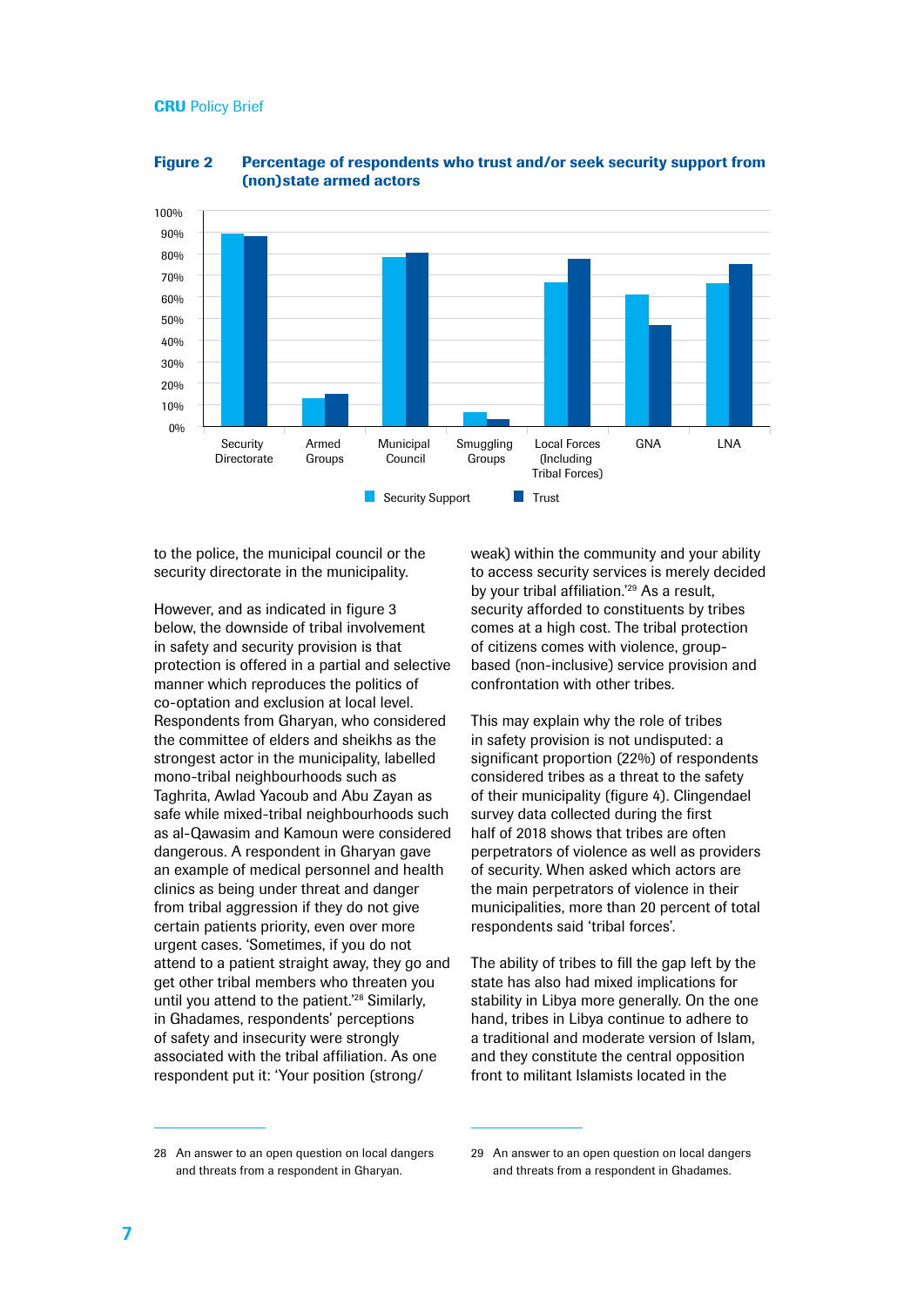

Figure 3 Percentage of respondents who identify specific groups as main recipients of protection in their municipality

west of the country.30 They also tend to uphold central state authorities rather than undermining them. Indeed, Clingendael survey data show that tribes tend to protect municipalities from external threats. This includes threats from armed militias, smuggling groups or Islamists. Figure 5 indicates the commonality of confrontations between tribal forces and other security providers. While confrontations are very common between tribes and armed groups (70%) and between tribes and smuggling groups (82%), they are uncommon between tribes and national security providers including the security directorate (6%) and the GNA (7%).

On the other hand, the increased influence of tribes has resulted in the resurfacing of tribal grievances and strife – notably in western and southern Libya.<sup>31</sup> A paradox has emerged whereby tribal legitimacy and the tribes' ability to provide protection and services is shadowed by tribal plurality and competition among tribes. For instance, tribes from Misrata took revenge on tribes and communities that supported Gaddafi during the revolution in Bani Walid and Tawergha. Similarly, the tribes from al-Zintan have been involved in ongoing struggles

with the tribe of Warshafana that inhabits the strategic region bearing the same name, which both Tripoli and the Zintan Military Council have been trying to control. The most recent instance of this conflict occurred in November 2017, when an armed force led by the Tripoli Revolutionary Brigade and the Zintan Military Council attacked Warshafana to cleanse the region of alleged 'criminals'.<sup>32</sup>

In southern Libya, confrontations between two historic rivals – the Tebu and the Awlad Sulaiman – have resulted in frequent incidents that prove how quickly tribes can and do resort to violence. The Tebu and its rival Awlad Suleiman were drawn into the escalation of violence in 2014, when they fought alongside the two warring military coalitions, and then again in the first half of 2018.33 Further to the south-east, the city of al-Kufra witnessed heavy clashes between Tebu tribes and the Arab al-Zawy tribe. The al-Zawy tribe enjoyed a prestigious position and full control over al-Kufra during Gaddafi's reign, but in the aftermath of the

<sup>30</sup> Arturo Varvelli, The Role of Tribal Dynamics in the Libyan Future, P. 9.

<sup>31</sup> "Tribalism in Post-Revolution Libya", Brave New Libya, 4 November 2015: [https://bravenewlibya.](https://bravenewlibya.wordpress.com/2015/11/04/tribalism-in-post-revolution-libya/) [wordpress.com/2015/11/04/tribalism-in-post](https://bravenewlibya.wordpress.com/2015/11/04/tribalism-in-post-revolution-libya/)[revolution-libya/.](https://bravenewlibya.wordpress.com/2015/11/04/tribalism-in-post-revolution-libya/)

<sup>32</sup> [http://www.libya-analysis.com/category/libyan](http://www.libya-analysis.com/category/libyan-armymilitias/)[armymilitias/.](http://www.libya-analysis.com/category/libyan-armymilitias/)

<sup>33</sup> Arraed (Arabic): [https://www.arraedlg.net/20](https://www.arraedlg.net/2018/02/01/%D8%AA%D8%AC%D8%AF%D8%AF-%D8%A7%D9%84%D9%86%D8%B2%D8%A7%D8%B9-%D8%A8%D9%8A%D9%86-%D8%A7%D9%84%D8%AA%D8%A8%D9%88-%D9%88%D8%A3%D9%88%D9%84%D8%A7%D8%AF-%D8%B3%D9%84%D9%8A%D9%85%D8%A7%D9%86%D8%8C-%D9%88/) [18/02/01/%D8%AA%D8%AC%D8%AF%D8](https://www.arraedlg.net/2018/02/01/%D8%AA%D8%AC%D8%AF%D8%AF-%D8%A7%D9%84%D9%86%D8%B2%D8%A7%D8%B9-%D8%A8%D9%8A%D9%86-%D8%A7%D9%84%D8%AA%D8%A8%D9%88-%D9%88%D8%A3%D9%88%D9%84%D8%A7%D8%AF-%D8%B3%D9%84%D9%8A%D9%85%D8%A7%D9%86%D8%8C-%D9%88/) [%AF-%D8%A7%D9%84%D9%86%D8%B2%D](https://www.arraedlg.net/2018/02/01/%D8%AA%D8%AC%D8%AF%D8%AF-%D8%A7%D9%84%D9%86%D8%B2%D8%A7%D8%B9-%D8%A8%D9%8A%D9%86-%D8%A7%D9%84%D8%AA%D8%A8%D9%88-%D9%88%D8%A3%D9%88%D9%84%D8%A7%D8%AF-%D8%B3%D9%84%D9%8A%D9%85%D8%A7%D9%86%D8%8C-%D9%88/) [8%A7%D8%B9-%D8%A8%D9%8A%D9%86-](https://www.arraedlg.net/2018/02/01/%D8%AA%D8%AC%D8%AF%D8%AF-%D8%A7%D9%84%D9%86%D8%B2%D8%A7%D8%B9-%D8%A8%D9%8A%D9%86-%D8%A7%D9%84%D8%AA%D8%A8%D9%88-%D9%88%D8%A3%D9%88%D9%84%D8%A7%D8%AF-%D8%B3%D9%84%D9%8A%D9%85%D8%A7%D9%86%D8%8C-%D9%88/) [%D8%A7%D9%84%D8%AA%D8%A8%D9%88-](https://www.arraedlg.net/2018/02/01/%D8%AA%D8%AC%D8%AF%D8%AF-%D8%A7%D9%84%D9%86%D8%B2%D8%A7%D8%B9-%D8%A8%D9%8A%D9%86-%D8%A7%D9%84%D8%AA%D8%A8%D9%88-%D9%88%D8%A3%D9%88%D9%84%D8%A7%D8%AF-%D8%B3%D9%84%D9%8A%D9%85%D8%A7%D9%86%D8%8C-%D9%88/) [%D9%88%D8%A3%D9%88-](https://www.arraedlg.net/2018/02/01/%D8%AA%D8%AC%D8%AF%D8%AF-%D8%A7%D9%84%D9%86%D8%B2%D8%A7%D8%B9-%D8%A8%D9%8A%D9%86-%D8%A7%D9%84%D8%AA%D8%A8%D9%88-%D9%88%D8%A3%D9%88%D9%84%D8%A7%D8%AF-%D8%B3%D9%84%D9%8A%D9%85%D8%A7%D9%86%D8%8C-%D9%88/) [%D9%84%D8%A7%D8%AF-%D8%B3%D9%84](https://www.arraedlg.net/2018/02/01/%D8%AA%D8%AC%D8%AF%D8%AF-%D8%A7%D9%84%D9%86%D8%B2%D8%A7%D8%B9-%D8%A8%D9%8A%D9%86-%D8%A7%D9%84%D8%AA%D8%A8%D9%88-%D9%88%D8%A3%D9%88%D9%84%D8%A7%D8%AF-%D8%B3%D9%84%D9%8A%D9%85%D8%A7%D9%86%D8%8C-%D9%88/) [%D9%8A%D9%85%D8%A7%D9%86%D8%8C](https://www.arraedlg.net/2018/02/01/%D8%AA%D8%AC%D8%AF%D8%AF-%D8%A7%D9%84%D9%86%D8%B2%D8%A7%D8%B9-%D8%A8%D9%8A%D9%86-%D8%A7%D9%84%D8%AA%D8%A8%D9%88-%D9%88%D8%A3%D9%88%D9%84%D8%A7%D8%AF-%D8%B3%D9%84%D9%8A%D9%85%D8%A7%D9%86%D8%8C-%D9%88/) [-%D9%88/.](https://www.arraedlg.net/2018/02/01/%D8%AA%D8%AC%D8%AF%D8%AF-%D8%A7%D9%84%D9%86%D8%B2%D8%A7%D8%B9-%D8%A8%D9%8A%D9%86-%D8%A7%D9%84%D8%AA%D8%A8%D9%88-%D9%88%D8%A3%D9%88%D9%84%D8%A7%D8%AF-%D8%B3%D9%84%D9%8A%D9%85%D8%A7%D9%86%D8%8C-%D9%88/)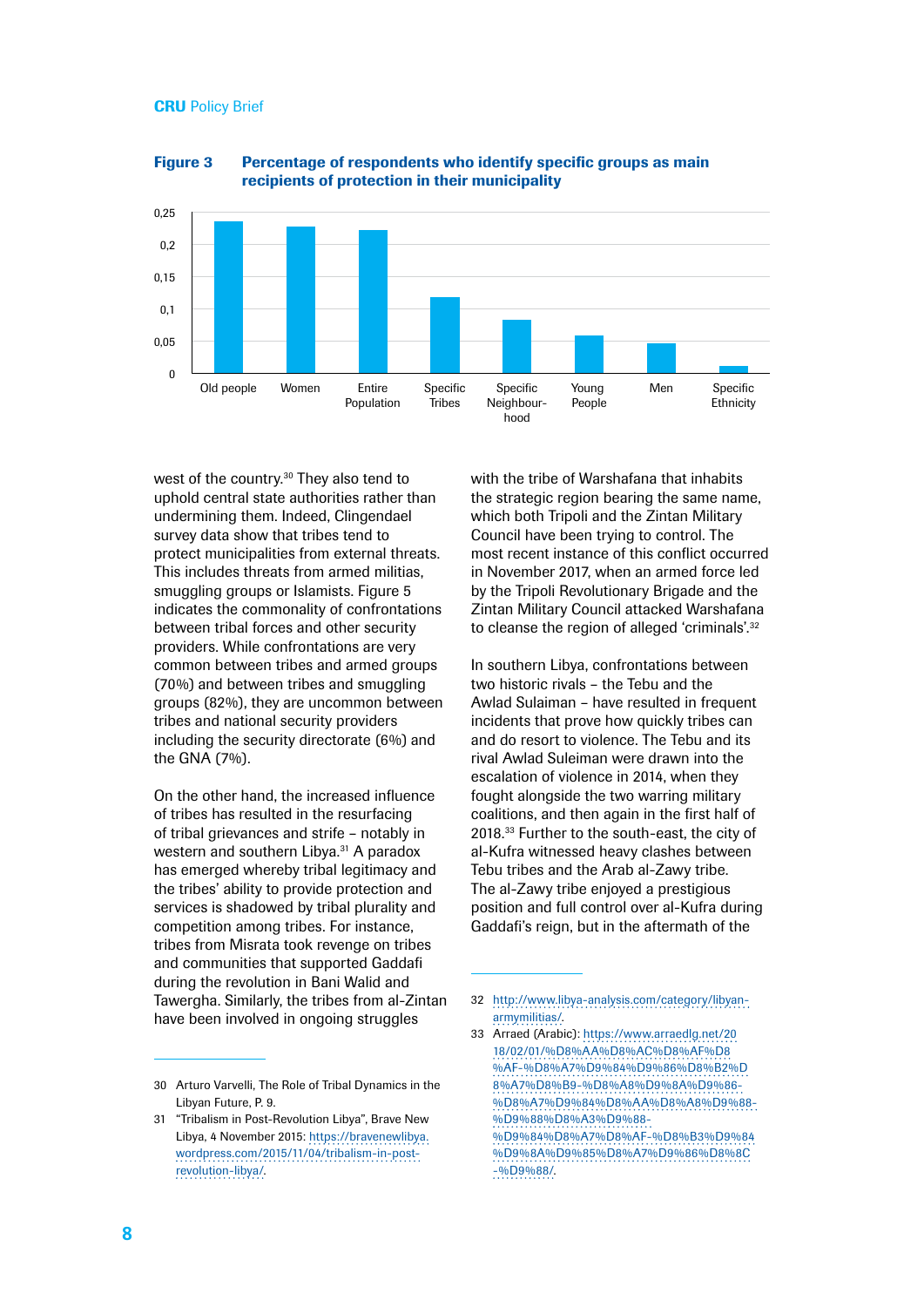

Figure 4 Percentage of respondents who identify different (non)state armed actors as the main perpetrators of violence in their municipality

revolution, the Tebu – who fought on the side on the revolution – were able to take control of the city and the smuggling routes through and around it. This caused wide resentment among Arab residents in al-Kufra, eventually resulting in armed clashes. The conflict was only resolved when a tribal delegation from across the entire country was able to convince the two tribes to agree a ceasefire and find a workable solution to govern the city together simultaneously.34

In addition to clashes between tribes at local and regional levels, another layer to tribal conflict is the tension between those tribes that supported Gaddafi and those that supported the revolution. Tribes loyal to Gaddafi continue to be excluded from political decision making, even though they constitute a sizeable proportion of Libya's population. Such tribes include the Tuareg, al-Qadhadhfa, al-Warfalla, Tarhouna, Warshafana and Tawergha.35 The current exclusion of the large and

influential tribes from the political arena in Libya is a manifestation of the continuation of old governance patterns of exclusion and co-optation, which will likely contribute to a prolongation of conflict and instability. The neglect of the interests of specific tribes will weaken the ability of current political leaderships to put their policies into effect, particularly because tribes are armed, in control of territory and able to challenge the state militarily.

## **Conclusion**

The brief has explained how the relationship of Libyan tribes with political elites and the central state has evolved over time. Tribestate relations in Libya are historically fluid, pragmatic and opportunistic. In this tribal context, the leaders of subsequent regimes realised they had to earn the support of influential tribes by carefully crafting patronage networks, while exploiting tribal loyalties and inter-tribal tensions for their own good. Tribal leaders, in turn, needed to remain in favour with political elites to ensure their political relevance and access to state resources, while also using their social and military power to effectuate regime change. The threat imposed by the marginalisation or disregard of tribes has reinforced co-optation of some tribes but continued to threaten the exclusion of others. This continues to be a

<sup>34</sup> Frederic Wehrey, "Insecurity and Governance Challenges in Southern Libya," Carnegie Endowment for International Peace, 30 March 2017: [https://carnegieendowment.org/2017/03/30/](https://carnegieendowment.org/2017/03/30/insecurity-and-governance-challenges-in-southern-libya-pub-68451) [insecurity-and-governance-challenges-in](https://carnegieendowment.org/2017/03/30/insecurity-and-governance-challenges-in-southern-libya-pub-68451)[southern-libya-pub-68451.](https://carnegieendowment.org/2017/03/30/insecurity-and-governance-challenges-in-southern-libya-pub-68451)

<sup>35</sup> Arturo Varvelli, The Role of Tribal Dynamics in the Libyan Future, P. 8.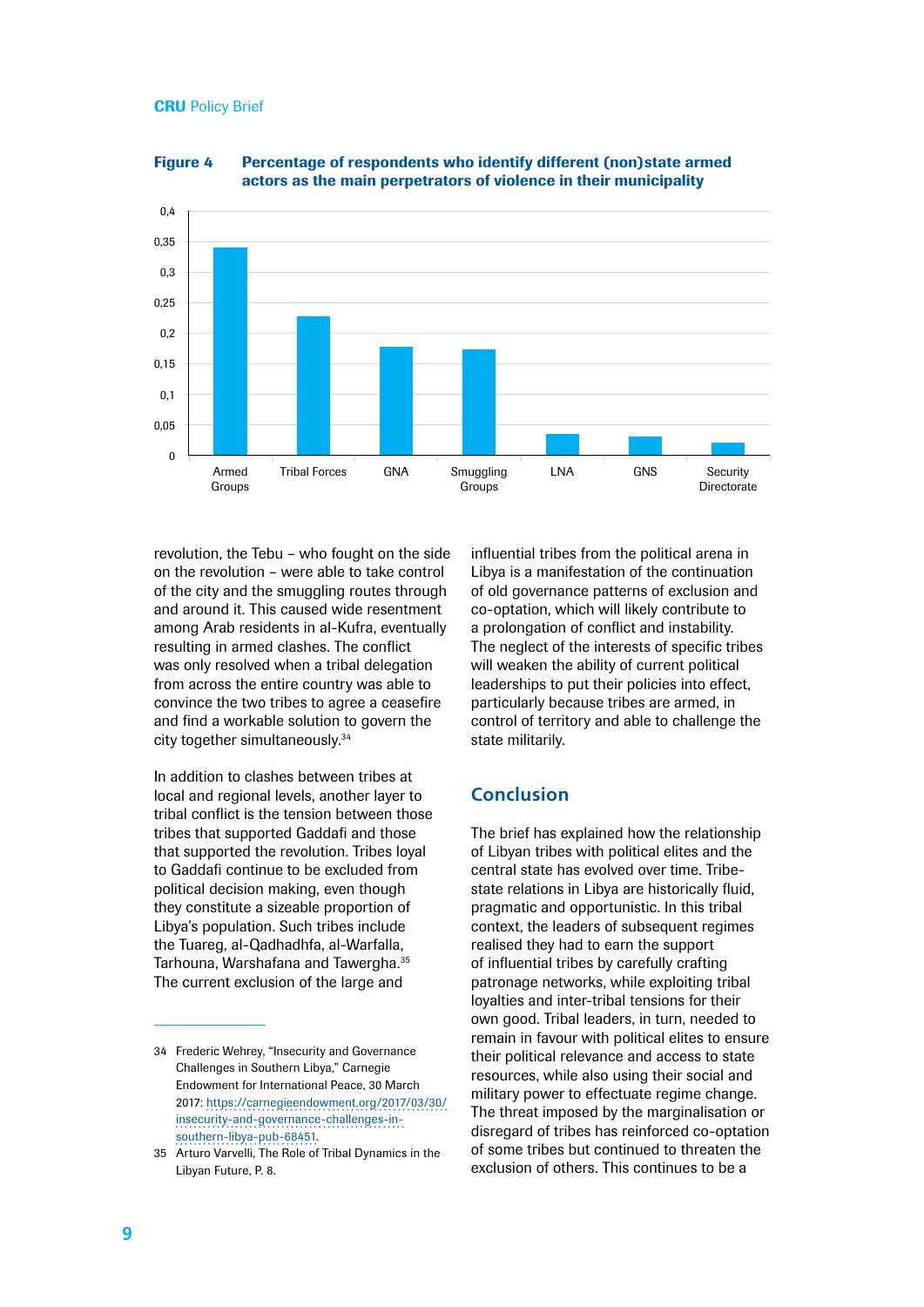



double-edged sword whereby tribes need to balance the equation between regime and constituent.

In today's Libya, tribalism is still relevant as tribes provide order and protection in a chaotic and hostile environment. Unsurprisingly, therefore, tribes are often seen as one of the few institutions that can survive present-day conflict, and even as a stabilising factor. However, this brief argues that tribal empowerment through political means – for example, by endorsing the role of tribal authorities in (local) governance – can have negative consequences down the line. As we have seen before in the modern history of Libya, the entanglement of tribes and politics may thwart the building of credible state institutions. Moreover, the clan-based logic of tribes invites the development of patronage systems that benefit some sections of the population but not the country as a whole.

At the same time, given tribes' relevance and power, their influence cannot be overlooked. Tribes as institutions will not cease to exist, and their authority is not necessarily a threat to central governance. As we have seen, tribalism is the main organising element in Libya and there cannot be a strong nation-state unless the country and its government allow for tribal representation. Up until now, tribes have been exploited in top-down power struggles rather than integrated into the state. There is a need to achieve a system in which there is true representation for all tribes. Simultaneously, there is a need for stronger state institutions to keep tribal powers in check and to balance their influence within the state. The recommendations below explore ways to benefit from the stabilising effect of tribal networks without losing sight of the central state-building process which is so crucial for Libya's future.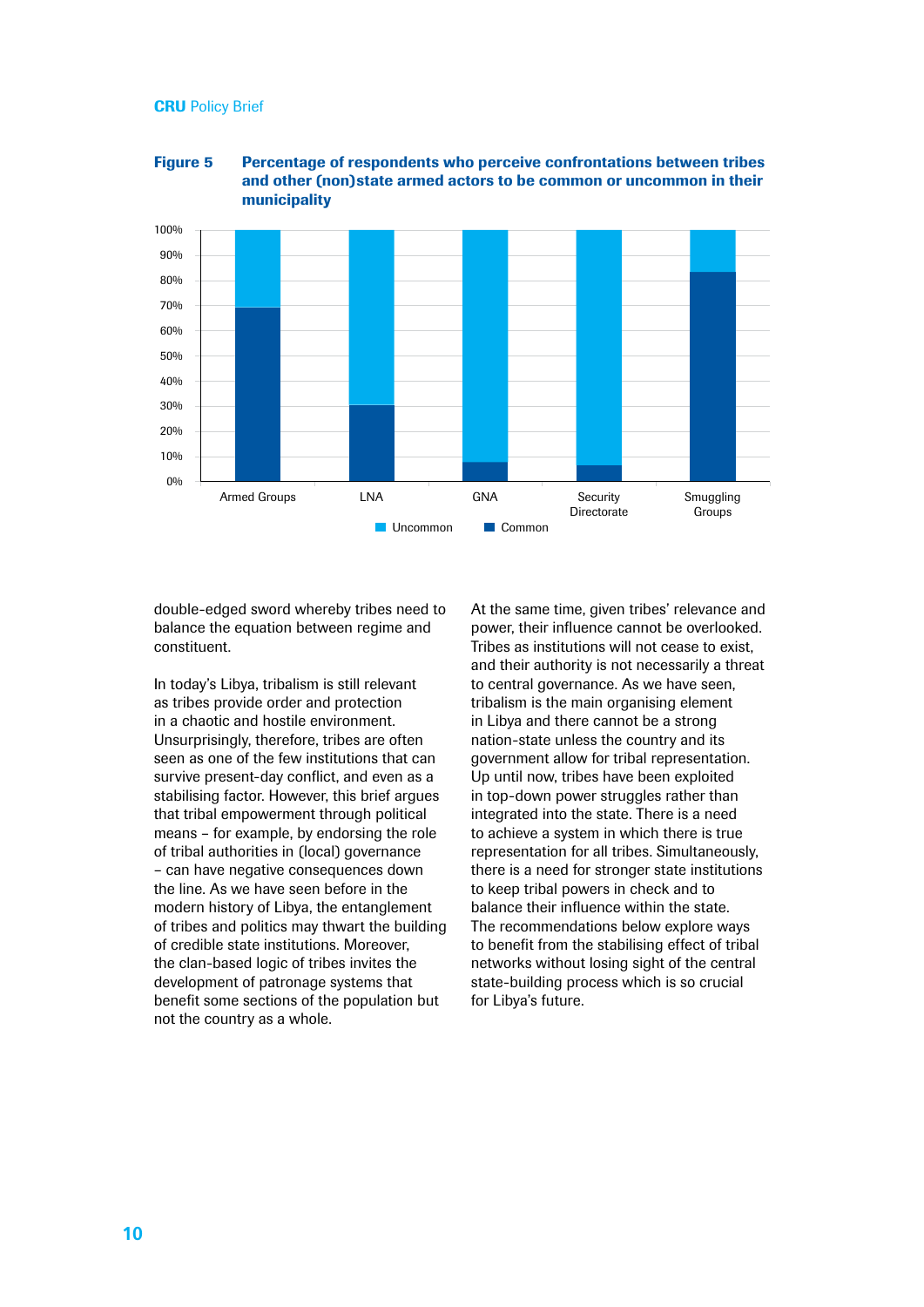## **Recommendations**

- i. In the short term, any Libyan government should make use of the tribal system for conflict resolution. As long as there is no formal judicial system that can do so, and as long as judgments cannot be enforced, *Urf* is a long-standing and effective alternative. In the longer term, a unified Libyan government should work towards the integration of traditional and formal justice systems, as has been done in Somaliland.36
- ii. Efforts at national reconciliation should include tribes from across the board, and should have a special focus on tribes. A national reconciliation campaign among Libya's tribes, without any exclusion of tribes *a priori*, could lead to the establishment of a national council for community and tribal elders. Such a council would ensure that the tribe, as an institution, has a place in the civil state. This could take the form of an honorary council similar to those found in several Gulf states or a more politically involved role by decentralised local governance councils.
- iii. Tribal authorities can be instrumental in future security sector reform initiatives, particularly as a buffer between formal authorities and informal armed groups. Because of the societal position of tribal leaders – particularly in areas where tribalism is a strong feature, tribes are well placed to understand the local security context and potentially provide some form of civilian oversight over armed groups. As long as any form of state-organised civilian oversight over armed groups seems a distant goal, tribes can be considered as interlocutors in this regard.

iv. Attempts to include tribes in the statebuilding process should be based on inclusive representation of all tribes and communities. The current division between tribes who fought alongside the rebels and those who remained loyal to Gaddafi is highly problematic and unsustainable. There is a need to reconcile the two communities and ensure their equal participation and representation, as this will contribute to promoting long-term stability and will reduce the possibility of future conflicts.

<sup>36</sup> Rebecca Richards, 'Challenging the Ideals: Traditional Governance and the Modern State in Somaliland.'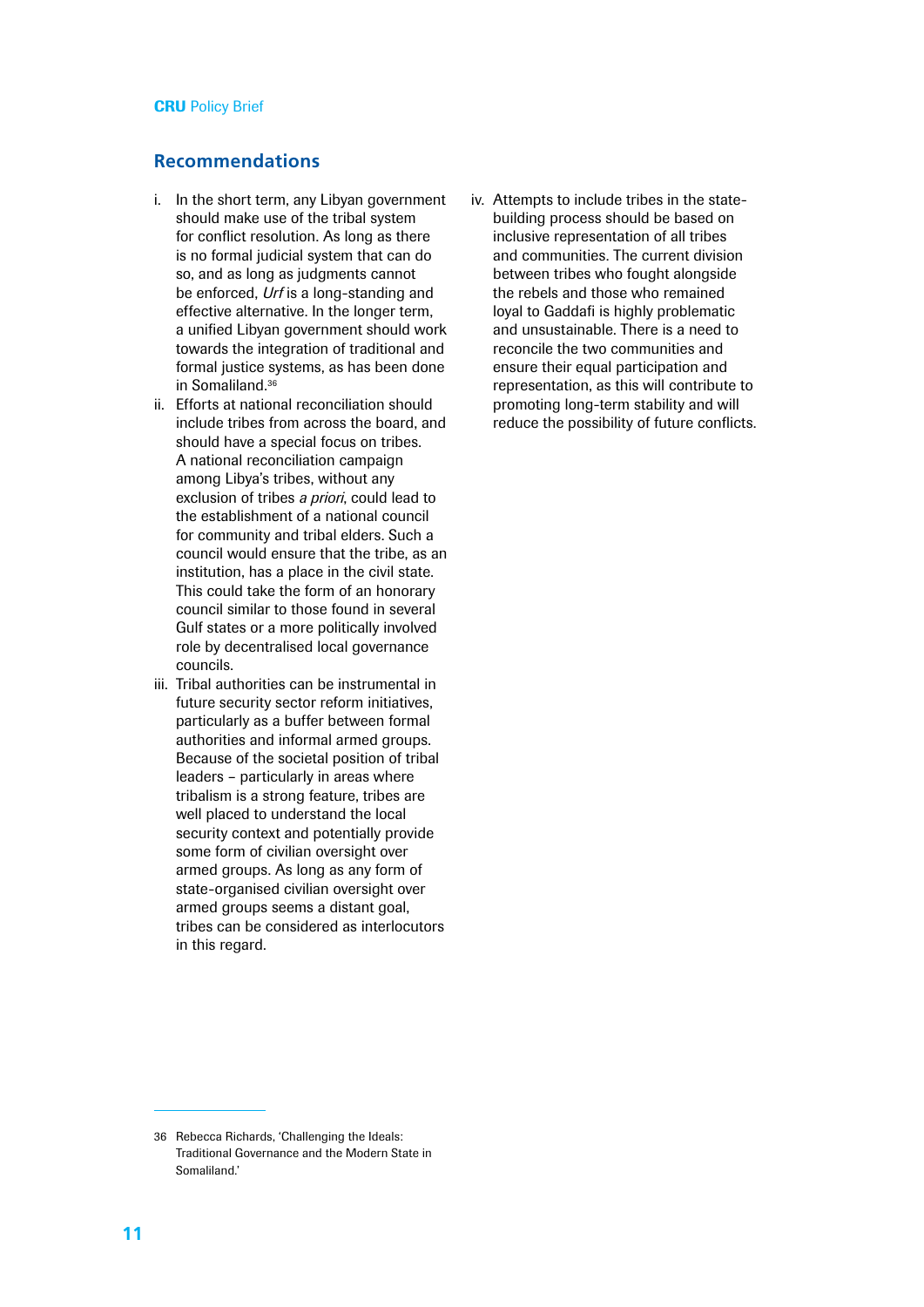

# **Appendix: Geographical distribution of Libyan tribes**

Source: [https://worldview.stratfor.com/article/distribution-libyas-major-tribes.](https://worldview.stratfor.com/article/distribution-libyas-major-tribes)